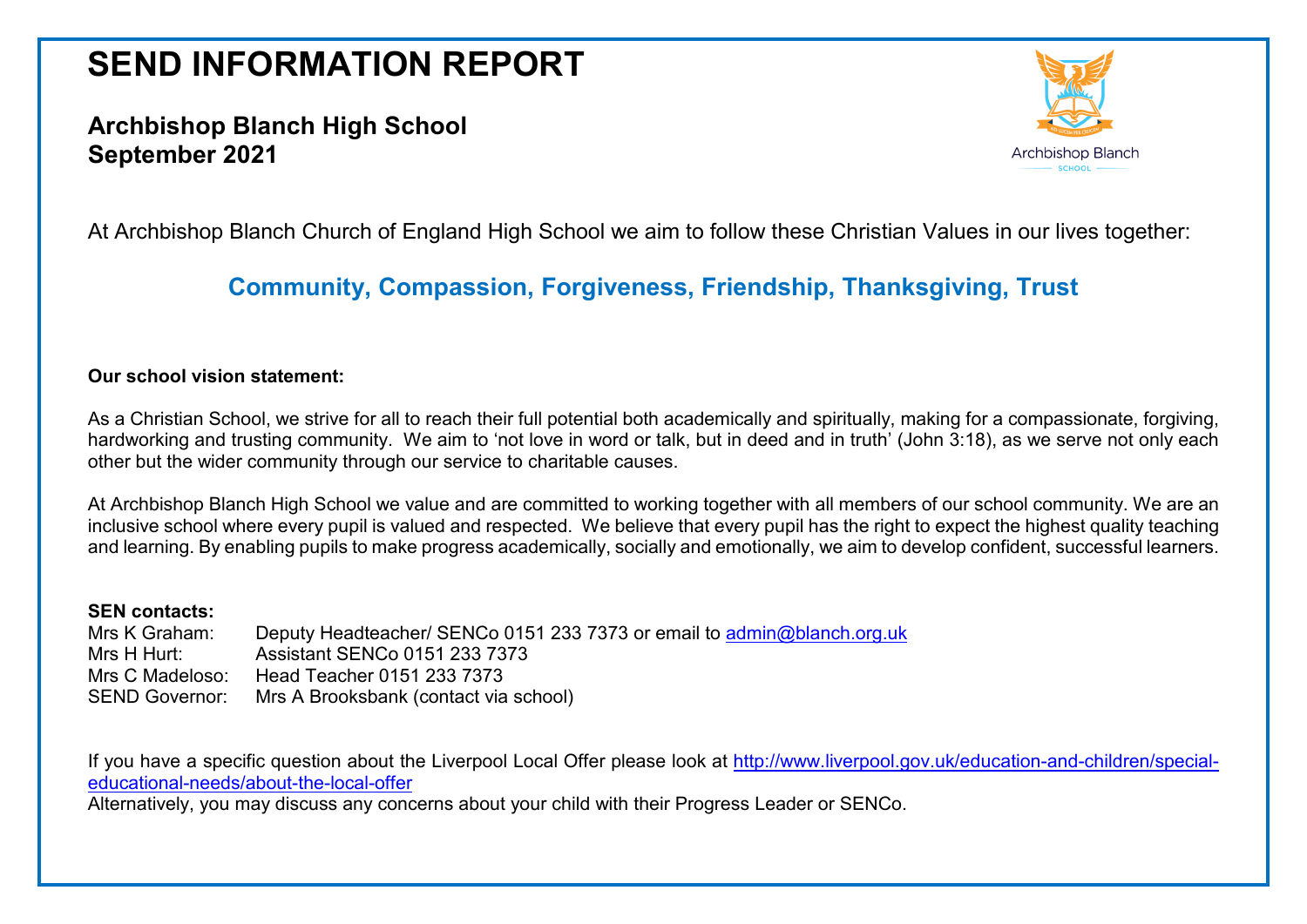#### **1. What types of SEN and disability are provided for within the school?**

The types of Special Educational Need we provide for in the school are:

| <b>Communication and</b>                                                                                         | <b>Cognition and Learning</b>                                                                                                                                                                                                     | <b>Social, Emotional and Mental</b>                                                                                                                                                                                 | <b>Sensory and/or Physical</b>                                                      |
|------------------------------------------------------------------------------------------------------------------|-----------------------------------------------------------------------------------------------------------------------------------------------------------------------------------------------------------------------------------|---------------------------------------------------------------------------------------------------------------------------------------------------------------------------------------------------------------------|-------------------------------------------------------------------------------------|
| <b>Interaction</b>                                                                                               |                                                                                                                                                                                                                                   | <b>Health Difficulties</b>                                                                                                                                                                                          | <b>Needs</b>                                                                        |
| • Speech, Language and<br><b>Communication Difficulties</b><br>• ASD including Autism and<br>Asperger's Syndrome | Moderate Learning<br>$\bullet$<br>Difficulties (MLD)<br>Severe Learning<br>$\bullet$<br>Difficulties (SLD)<br><b>Specific Learning</b><br>$\bullet$<br>Difficulties (SpLD)<br>including Dyslexia,<br>Dyscalculia and<br>Dyspraxia | Anxiety<br>Depression<br>Self-harming<br><b>Eating Disorders Attention</b><br>Deficit Disorder(ADD)<br><b>Attention Deficit Hyperactive</b><br>Disorder (ADHD)<br><b>Attachment Disorder</b><br>Tourette's Syndrome | • Visual Impairment (VI)<br>• Hearing Impairment (HI)<br>• Physical Disability (PD) |

# **2. What are the procedures for identifying children with SEN and assessing their needs?**

There is a variety of information used to determine if a pupil has additional needs; these include:

- primary transition information and key stage 2 data (when available)
- base line testing, Cognitive Ability Tests and other initial tests in year 7
- reading and spelling age tests
- parents/carers, application form information
- subject teacher referrals
- specialist colleagues, external agencies
- assessments and interim data
- parental/carer concerns

If it is thought a pupil requires further assessment we would:

- use a variety of assessment tests, as and if required
- consult with outside specialist agencies
- involve parents at all stages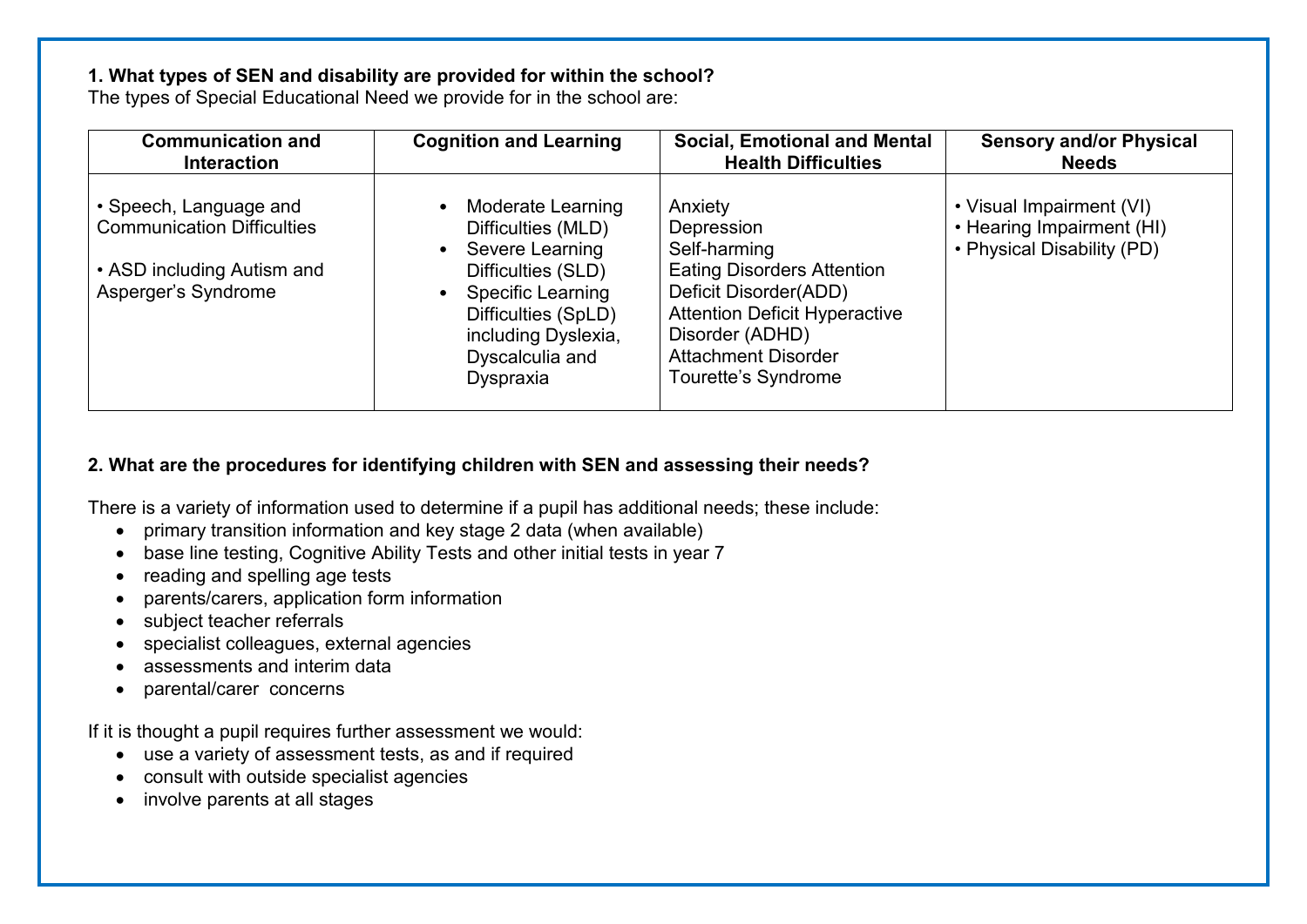#### **3. What arrangements have been made for consulting parents of children with SEN and assessing their needs?**

- We offer individual appointments to discuss specific issues with you about your child's progress. We encourage parents/carers to contact the school and arrange an appointment if they are worried or concerned about any aspect of their child's learning or development.
- We invite specialist agencies into school for any child that requires support regarding a special educational need. . These specialists include Educational Psychologist, physiotherapist, school nurse, SENNIS, school Counsellor, SALT, School Family Support Services, CAMHS link worker and YPAS and the ADHD Foundation. We also work with Liverpool CAAT Team when appropriate.
- Annual Review Meetings of Education, Health and Care plans (EHC plans) are held each year with parents. For pupils who are leaving the school, we arrange for transition visits as necessary.
- Pupil profiles are shared with parents and comments/feedback invited prior to the final version and at reviews.

# **4. How do we involve pupils with SEN in their education?**

- Pupils are encouraged to attend their annual review meetings and pupil parents' meetings are held as frequently as necessary.
- Parents' evenings provide students with another opportunity to discuss their education.
- Pupils contribute to their own individual support plans and this has been encouraged wherever possible to enable our pupils to take ownership and responsibility for their own learning, and to engage with pupil voice.

# **5. How will we know if a pupil is making progress?**

We monitor pupil progress closely throughout the academic year to ensure that teaching and interventions for students with SEN are effective and are having a positive impact on their progress. We welcome parents/carers, pupils and staff to be involved in reviewing the impact of interventions.

We follow the 'assess, plan, do, review' model set out in the SEN Code of Practice and seek to involve parent/carer and pupils in each step. Progress will be reviewed throughout the year to measure the impact of the provision.

The SENCo reports termly to the governors who monitor and review the work of the SEN department.

We will keep parents/guardians up to date about their child's progress through:

- Annual Review meetings for pupils with an EHCP.
- Parents evenings.
- Individual appointments to discuss specific issues with you about your child's progress.
- Termly reports home.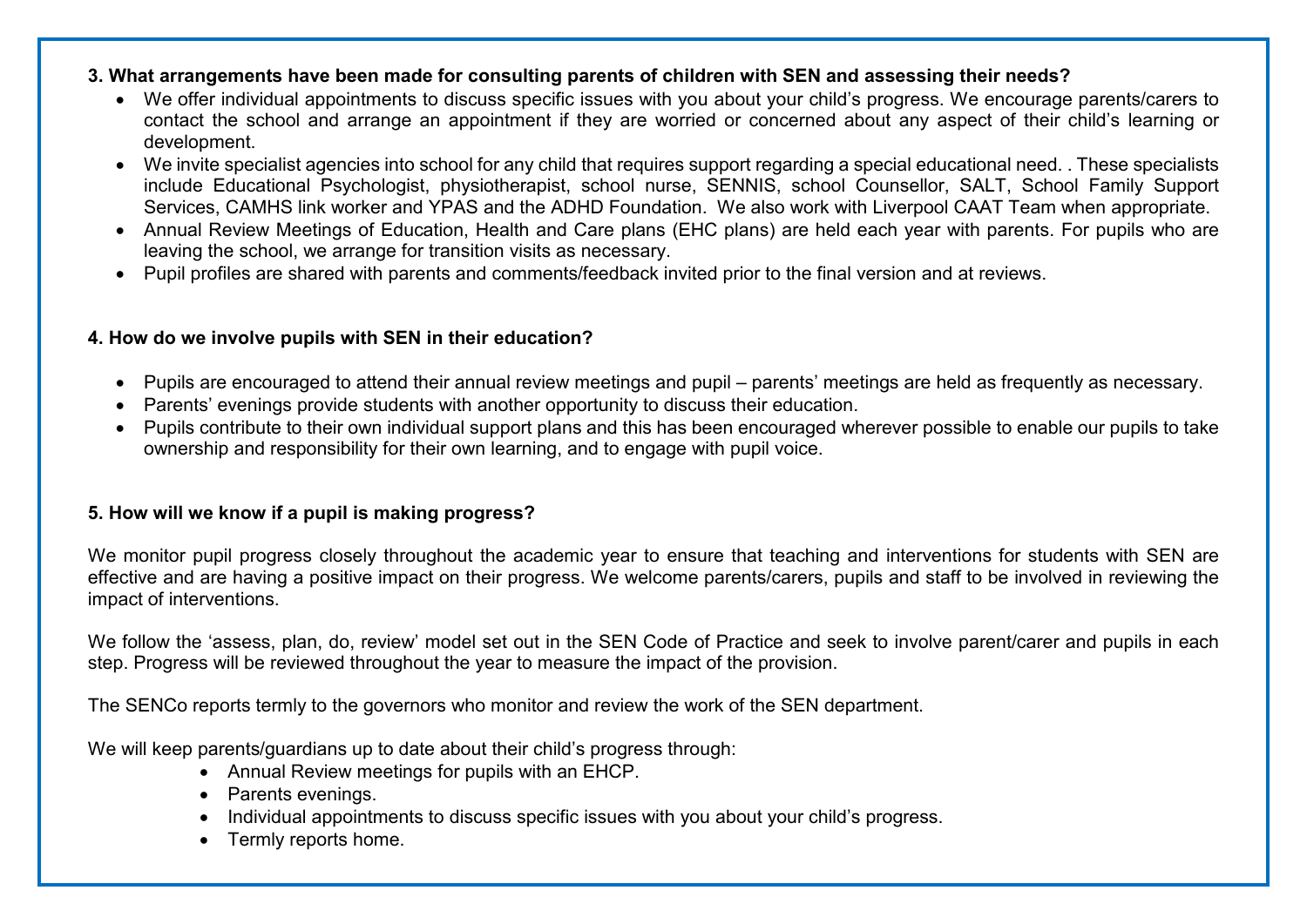# **6 What are the arrangements for supporting children in moving between phases of education?**

- During transition between primary and secondary school, the SENCo and Y7 Progress Leader hold interviews with parents, teachers and SENCOs of primary schools in order to discuss your child's needs and how best to support them as they move into secondary education.
- When appropriate, staff will attend year 6 EHCP review meetings.
- We have access to a wide range of specialist services that can support your child and, if appropriate, invite them to a meeting at school to ensure that we are working in partnership to achieve the best outcomes for your child.
- The Local Authority has a designated day in July each year for KS2-3 transition which the SENCO attends; the purpose of this is to gather all relevant SEND information from primary schools, although this has not taken place for the past two years due to Covid restrictions.
- We hold a separate transition day for vulnerable students and/or those with additional needs who would benefit from additional visits and targeted support. This is held prior to the city-wide transition day and is through invitation only after consultation with primary school.
- A parent/carer information evening is held in year 9 to provide advice to students when choosing their options.
- A sixth form information evening is held during year 11 and advice is provided throughout the year to ensure that students make the right choices for their post 16 education.
- All students receive advice on careers and are encouraged to stay on at our Sixth Form if appropriate or to visit colleges to explore post-16 courses. If additional support is needed this will be put in place. Students are offered support from an independent CEIAG advisor.

# **7 What is the approach for teaching children with SEN?**

- In order to support all pupils, the curriculum is delivered in a variety of ways. Lessons within school are differentiated in order to support the needs of all pupils. All teachers are informed about a pupil's individual needs and will adapt their lessons to meet these. This will ensure that students can fully access the curriculum.
- To support pupils in the classroom, the school provides specialised equipment such as coloured overlays, pen grips and laptops etc.
- Small group and individual support is offered to children whom we feel would benefit from this.
- We closely monitor the progress pupils are making. Staff record progress using departmental tracking and through regular data drops to SIMS.
- Staff can express their concerns at any time if pupils are not making expected progress to their Head of Department, the SENCo or Progress Leader.
- Opportunities to share views and provide advice will be given to parents/carers relating to how their child's needs can be met in the form of parent meetings and annual reviews.
- Technology is used to support pupils where appropriate, with various literacy and numeracy software packages, the use of laptops, reading pens and various assisted communication technology.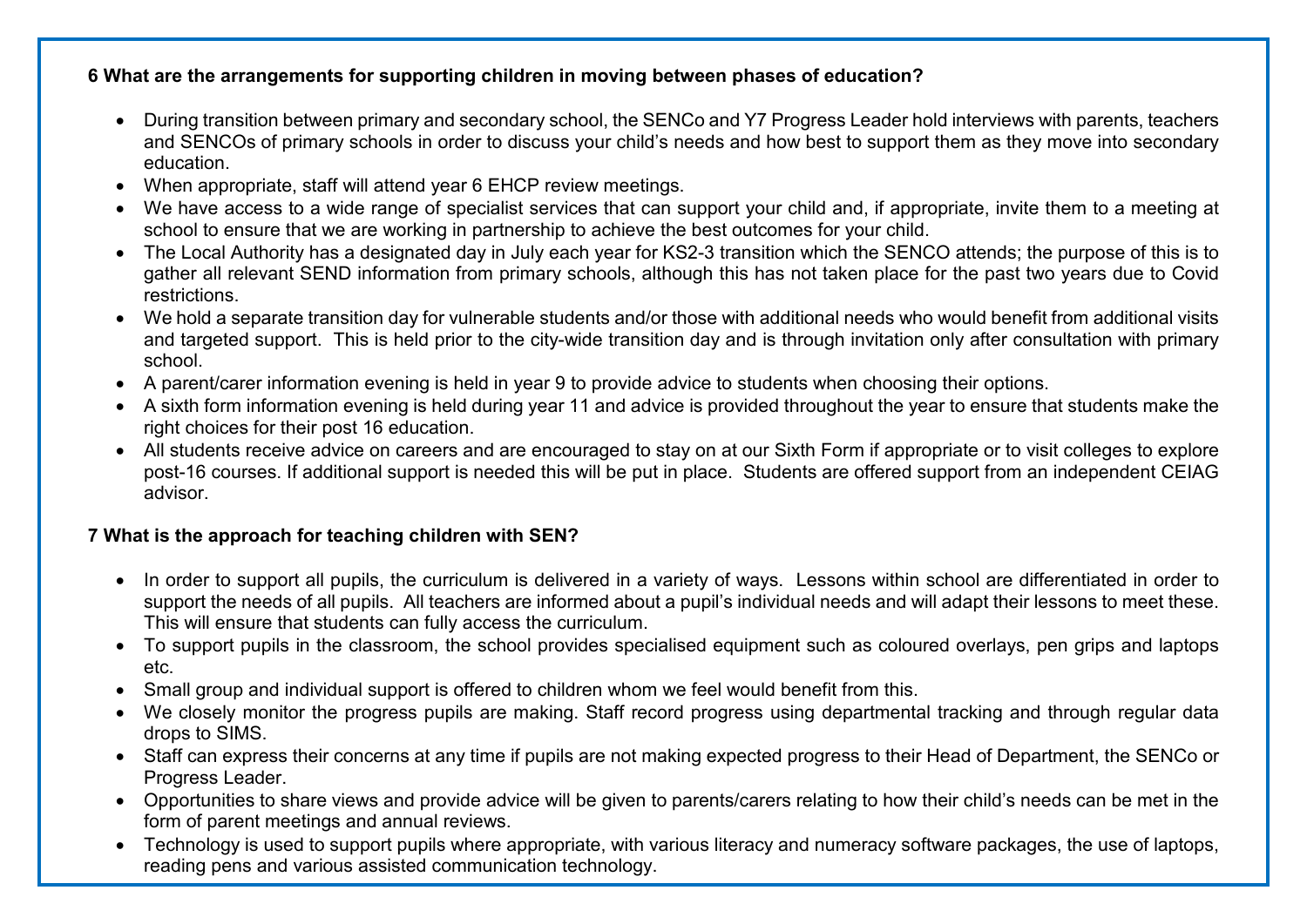### **8 How are adaptations made to the curriculum and learning environment for children with SEN?**

- The Head teacher and Senior Leadership Team review the curriculum annually and work with departments to plan and implement a broad and balanced curriculum to meet the needs of all pupils. At Key Stage 4 and 5, Level 1 and Level 2 vocational courses are offered, dependent upon the cohort, to pupils who are more likely to succeed by completing a skills-based qualification. For some year groups, a Princes' Trust programme is offered depending on the needs of the cohort.
- Entry Level qualifications in English, maths and science are offered are offered according to the needs of the individual either in lieu of or alongside GCSE qualifications as appropriate.
- To support pupils in the classroom, the school provides specialised equipment such as coloured overlays, coloured exercise books, reading pens, pen grips and laptops etc. We work closely with the Sensory Service to provide enlargements of texts as required. Powerpoints are presented on non-white backgrounds.
- A small number of students in KS3 will receive additional numeracy and literacy support in lieu of a modern foreign language if appropriate.
- Seating plans are adjusted to meet the needs of individual students; for example, those with a hearing impairment or to support other SEMH needs.
- In line with statutory guidance the school has a current Access Plan which is fully developed in these three aspects: Access to the Curriculum, Access to Information and Access to the Physical Environment.
- When your child is in year 9, if we think it is required and your child's normal way of working, we will assess and apply for exam access arrangements according to the Joint Council for Qualifications exam regulations. These arrangements will be 'rolled over' to sixth form if needs remain the same.

### **9 How are staff trained to support children with SEN?**

- The SENCo attends Local Authority briefings in order to keep up to date with any legislative changes in SEN.
- The school arranges staff training with outside agencies including LA School Improvement Support Services and SENNIS and Sensory Services.
- Whole school SEN CPD is timetabled into the staff CPD calendar.
- Staff and teaching assistants attend relevant training offered through SENNIS and School improvement Liverpool, specialist schools and other specialist agencies such as the ADHD Foundation.
- The school receives support from a range of outside agencies.
- The Educational Psychologist meets each year with the SENCO to discuss priorities for assessment.
- We make referrals, with parent/carer consent, to many specialist services including the Child and Adolescent Mental Health Service (CAMHs) the Speech and Language Therapy Service (SALT) and Sensory Services.
- We have close links with our school physiotherapist who provides support and guidance to both students and staff.
- The SENCo has completed the National Award for Special Educational Needs Co-Ordination and the PATOSS Assessing for Access Arrangements Level 7 qualification.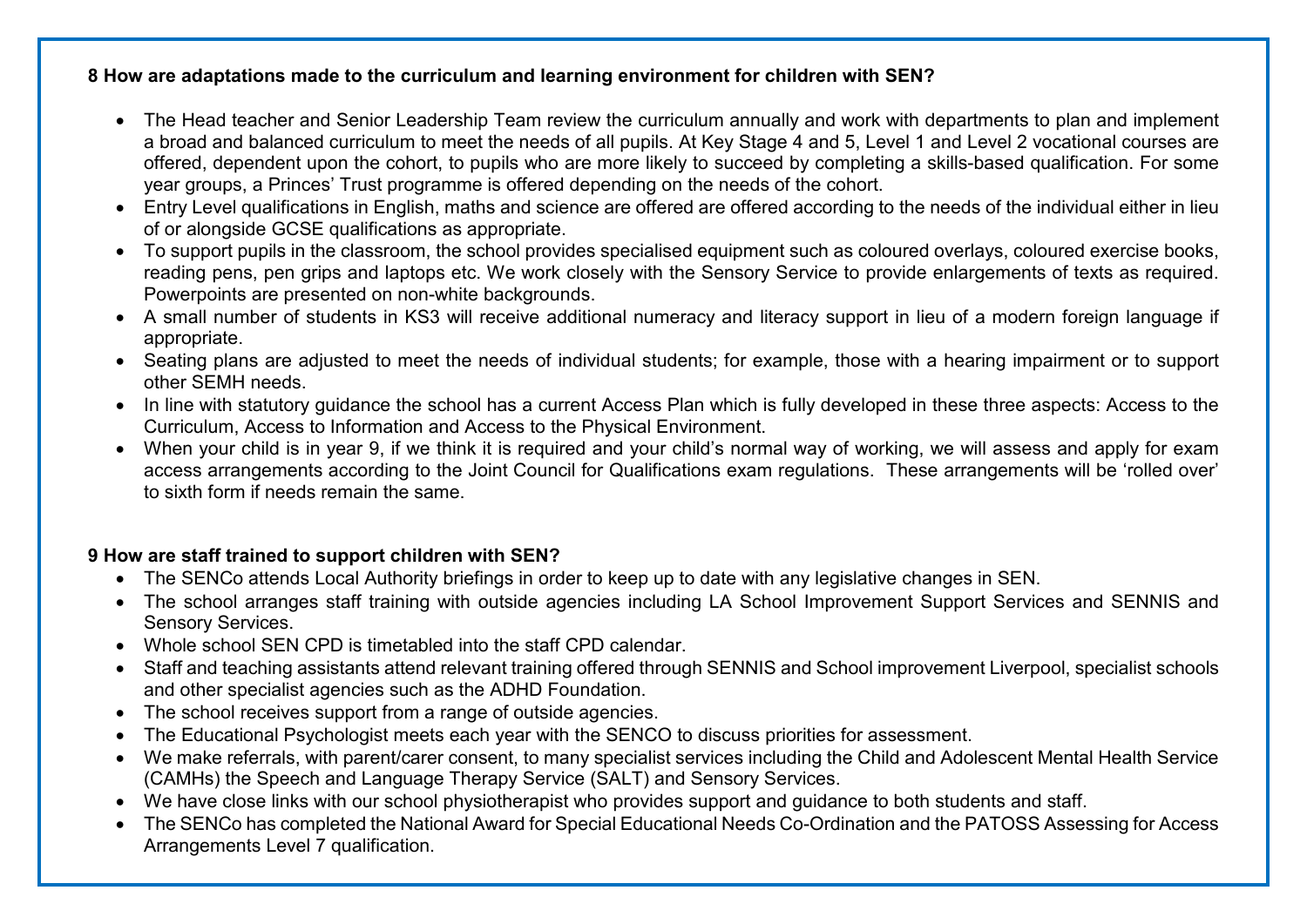#### **10 How is the effectiveness of provision evaluated?**

Provision is reviewed within school on a regular basis and in the following ways:

- The SENCo analyses the effectiveness of provision through a variety of means including data and pupil voice to ensure that only effective interventions are used.
- Parents are kept fully informed of any developments and are encouraged to complete written forms as part of the review process.
- The Senco, Progress Leaders and Department Heads use a variety of quality assurance procedures to evaluate provision and make adjustments accordingly.
- The SENCo has regular meetings with the SEN Governor to discuss and evaluate provision.
- Learning walks are held at a whole school and departmental level with a SEN focus.

# **11 How are children with SEN enabled to engage in social activities available to children in the wider community?**

- Lunchtime and extra-curricular clubs are offered to all pupils. Many of our SEN pupils have been engaged in a variety of activities such as sports clubs, Christian Union, music, dance, STEM and homework clubs.
- All our pupils take part in supporting our community by raising funds for local and national charities.
- All students in the school are encouraged to take part in extracurricular activities. Reward and educational trips are open to all pupils and a pupil's specific needs can be discussed if they wish to join such a trip.

# **12 What support is available for improving emotional and social development?**

- All children participate in PSHE lessons which cover a variety of social and emotional issues which are important in the development of their social understanding. Resources and topics are differentiated as required.
- Visiting groups/speakers are invited into school to promote health, safety and well-being issues amongst the children/young people.
- E-safety and cyber-bullying is a part of PSHE and KS3 computer science lessons.
- All pupils participate in anti-bullying activities during the school year.
- If your child has any anxieties or concerns, our pastoral support team for each year group and our safeguarding officers are available to help your child.
- If a pupil finds unstructured time difficult, we have supervised break and lunch spaces students can access with a pass.
- We have an HLTA trained in the provision of social stories.
- We host a separate transition day for a small group of year 6 students with SEMH and/or C & I needs. This is held prior to the Liverpool transition day in order to reduce anxiety.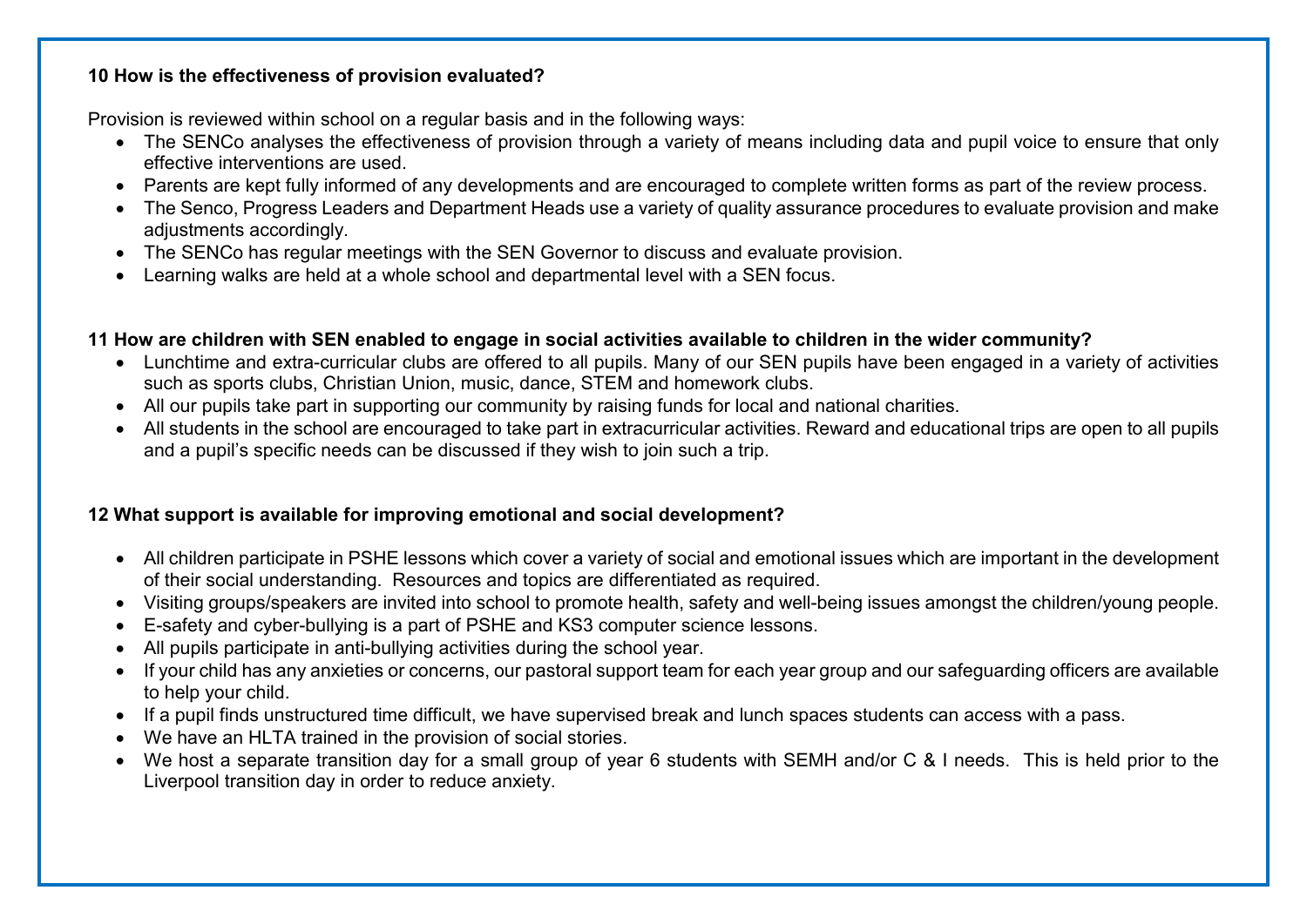**13. How does the school involve other bodies, including health and social care, local authority support services and voluntary sector organisations in meeting the needs of children with SEN and supporting their families?** 

- The school accesses specialist support from the Speech and Language Service, Educational Psychologist, CAMHS, School Nurse, Paediatricians, Physiotherapy and Sensory Services and the ADHD Foundation.
- The school receives support from the Educational Psychology Service with a designated number of sessions each academic year
- We make referrals, with your consent, to many specialist services including the Child and Adolescent Mental Health Service (CAMHs) and the Speech and Language Therapy Service (SALT).
- Meetings and the Early Help Assessment Tool (EHAT) take place to address any concerns regarding your child's education, health and well-being.
- We access specialist SLD support through SENNIS.
- We host LivPac coffee mornings to provide information for parents with children with a diagnosis of ASD or who are currently on the pathway for assessment.

## 14. **What are the arrangements for the admission of pupils with SEND?**

- Parents and pupils are invited to attend Open Evenings and mornings as advertised when the SENCo/assistant SENCo will be available to discuss provision within the school.
- The admission policy and procedure can be found on the school website.
- Students with an EHCP can request to have the school named in their plan, and the school will respond within the statutory timeframe after assessing whether the school can meet the pupil's needs.

### 15. **What facilities are provided to help disabled students access the school?**

- The school has two separate lifts which can only be accessed by provision of an electronic tag which is provided as required.
- LSAs support students in the movement around school and the carrying of and/or use of equipment as required.
- There are numerous disabled toilets located throughout the school.
- A hygiene/physiotherapy room is available for toileting and/or therapy purposes.
- The school's Accessibility Report can be found on the school's website.